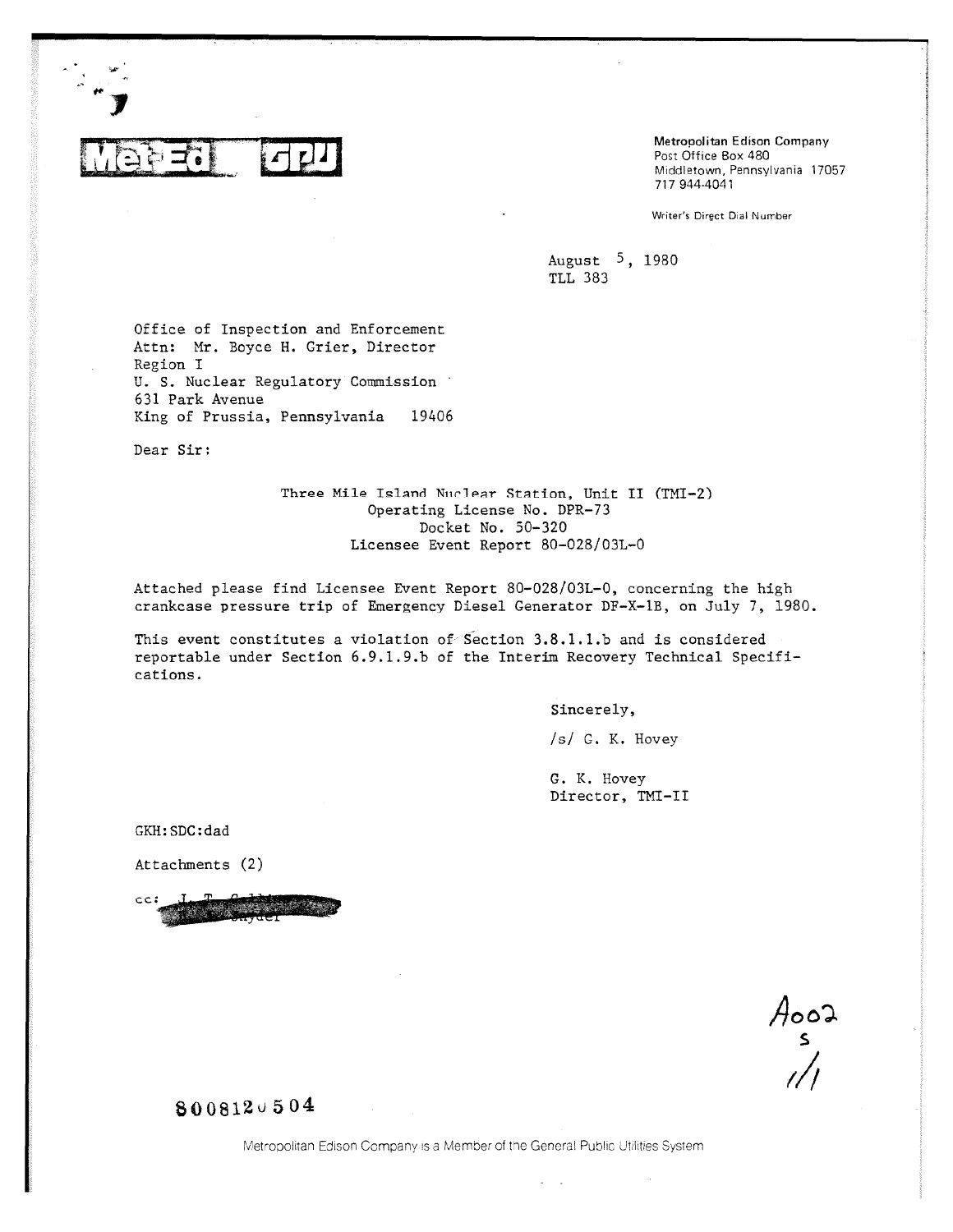|                                | Attachment l<br>TLL 383                                                                                                                                                                                                                                                                                                                                                                                                                                                                                         |
|--------------------------------|-----------------------------------------------------------------------------------------------------------------------------------------------------------------------------------------------------------------------------------------------------------------------------------------------------------------------------------------------------------------------------------------------------------------------------------------------------------------------------------------------------------------|
| NAC FORM 366<br>(7.77)         | U. S. NUCLEAR REGULATORY COMMISSION<br>LICENSEE EVENT REPORT                                                                                                                                                                                                                                                                                                                                                                                                                                                    |
|                                | CONTROL BLOCK: [<br>(PLEASE PRINT OR TYPE ALL REQUIRED INFORMATION)<br>$\cup$                                                                                                                                                                                                                                                                                                                                                                                                                                   |
|                                | $2\left(2\right)\left(0\right)0-0-0$ $2\left(0\right)\left(0\right)2+0$<br>$P$   A   T                                                                                                                                                                                                                                                                                                                                                                                                                          |
| CON'T<br>$0$   1               | REPORT   L C   0   5   0   0   0   3   2   0   0   0   7   0   7   8   0   8   0   6   8   0   6   8   0   6   8   0   6   8   0   6   8   0   6   8   0   6   8   0   6   8   0   6   8   0   6   8   0   6   8   0   6   8<br>(9)<br>EVENT DESCRIPTION AND PROBABLE CONSEQUENCES (10)                                                                                                                                                                                                                         |
| $0 \mid 2$                     | During recovery mode of operation (cold shutdown, decay heat removal) on July 7.                                                                                                                                                                                                                                                                                                                                                                                                                                |
| $\overline{\mathbf{3}}$<br>Ő   | 1980, while being tested by surveillance procedure 4303-MIG, the Emergency Diesel                                                                                                                                                                                                                                                                                                                                                                                                                               |
| $\circ$<br>4                   | Generator DF-X-1B tripped on high crankcase pressure. This event had no effect on                                                                                                                                                                                                                                                                                                                                                                                                                               |
| $\Omega$<br>-5                 | the plant, its operation, or the health and safety of the public.                                                                                                                                                                                                                                                                                                                                                                                                                                               |
| $0$ $\sqrt{5}$                 |                                                                                                                                                                                                                                                                                                                                                                                                                                                                                                                 |
| 0<br>$\overline{\phantom{a}}$  |                                                                                                                                                                                                                                                                                                                                                                                                                                                                                                                 |
| 018                            | $\overline{a}$<br>មប                                                                                                                                                                                                                                                                                                                                                                                                                                                                                            |
| 9                              | <b>SYSTEM</b><br><b>COMP.</b><br>CAUSE<br>CAUSE<br>VALVE<br>SUBCODE<br>CODE<br><b>COMPONENT CODE</b><br><b>SUBCODE</b><br><b>SUBCODE</b><br>CODE<br>Е<br>(13)<br>(16)<br>(12<br>Е<br>Z.<br>'11<br>A<br>Ν<br>19<br>18<br><b>REVISION</b><br><b>OCCURRENCE</b>                                                                                                                                                                                                                                                    |
|                                | REPORT<br><b>SEQUENTIAL</b><br>CODE<br>REPORT NO.<br>TYPE<br>EVENT YEAR<br>NO.<br>LER/RO<br>3<br>117<br>0<br>REPORT<br>8<br><b>NUMBER</b><br>29<br>36<br>32<br>NPRD-4<br>PRIME COMP.<br>ACTION FUTURE<br>EFFECT<br>ON PLANT<br>ATTACHMENT<br>SUBMITTED<br>COMPONENT<br>SHUTDOWN<br>(22)<br>FORM SUB.<br>TAKEN<br>HOURS<br><b>SUPPLIER</b><br><b>ACTION</b><br>MANUFACTURER<br><b>METHOD</b><br>0   0<br>0<br>N(24)<br>(21)<br>(23)<br>B<br>(20)<br>(25)<br>18)<br>CAUSE DESCRIPTION AND CORRECTIVE ACTIONS (27) |
| $\sqrt{2}$                     | Due to a loose hose clamp, the hose connecting the upper/lower ejector pipes vi-                                                                                                                                                                                                                                                                                                                                                                                                                                |
| $\blacksquare$<br>$\mathbf{1}$ | brated off the upper pipe causing a loss of crankcase vacuum. The clamp was ap-                                                                                                                                                                                                                                                                                                                                                                                                                                 |
| $1$   2                        | parently not tightened sufficiently during annual maintenance. This type clamp is                                                                                                                                                                                                                                                                                                                                                                                                                               |
| $1 \mid 3 \mid$                | not susceptible to vibration when tightened sufficiently. The hose was reconnected                                                                                                                                                                                                                                                                                                                                                                                                                              |
| $\overline{\mathbf{A}}$        | the clamp tightened. Ensuring hose clamps are tight was added to D.G. Insp. 2305-R31                                                                                                                                                                                                                                                                                                                                                                                                                            |
| 5                              | 80<br>METHOD OF<br>DISCOVERY<br>FACILITY<br>STATUS<br>(30)<br>DISCOVERY DESCRIPTION (32)<br>% POWER<br>OTHER STATUS<br>Recovery Mode<br>$\mathbf{X}$<br>010<br>0(29)<br>Operator Observation<br>(28<br>В<br>$\vert (31)$<br>12<br>89<br>$10-10$<br>44<br>45<br>80                                                                                                                                                                                                                                               |
| 6                              | 13<br>CONTENT<br><b>ACTIVITY</b><br>AMOUNT OF ACTIVITY (35)<br>(36)<br>RELEASED OF RELEASE<br><b>LOCATION OF RELEASE</b><br>N/A<br>N/A<br>z<br>33<br>z<br>45<br>80<br>10<br>44                                                                                                                                                                                                                                                                                                                                  |
|                                | PERSONNEL EXPOSURES<br><b>DESCRIPTION</b> (39)<br><b>NUMBER</b><br>TYPE<br>z<br>37<br>N/A<br><sup>0</sup><br>0<br>(38)<br>$\gamma_{\rm N}$<br>9<br>13<br>30                                                                                                                                                                                                                                                                                                                                                     |
| 8                              | PERSONNEL INJURIES<br>DESCRIPTION <sup>(41)</sup><br><b>NUMBER</b><br>$0+0$<br>N/A<br>[(40)                                                                                                                                                                                                                                                                                                                                                                                                                     |
|                                | 9<br>$\mathbf{11}$<br>12<br>мn<br>LOSS OF OR DAMAGE TO FACILITY<br>(43)<br>TYPE<br><b>DESCRIPTION</b><br>N/A<br>z<br>42                                                                                                                                                                                                                                                                                                                                                                                         |
|                                | 10<br>80<br><b>PUBLICITY</b>                                                                                                                                                                                                                                                                                                                                                                                                                                                                                    |
| $\Omega$                       | DESCRIPTION (45)<br>NRC USE ONLY<br>$\left  \begin{array}{c} 155 \text{U ED} \\ 2 \end{array} \right $<br>N/A<br>$\ddot{ }$                                                                                                                                                                                                                                                                                                                                                                                     |
|                                | 8008120513<br>68<br>69<br>$80 - 5$<br>Steven D. Chaplin<br>(717)<br>948-8461<br>د دی<br>NAME OF PREPARER<br>PHONE:                                                                                                                                                                                                                                                                                                                                                                                              |